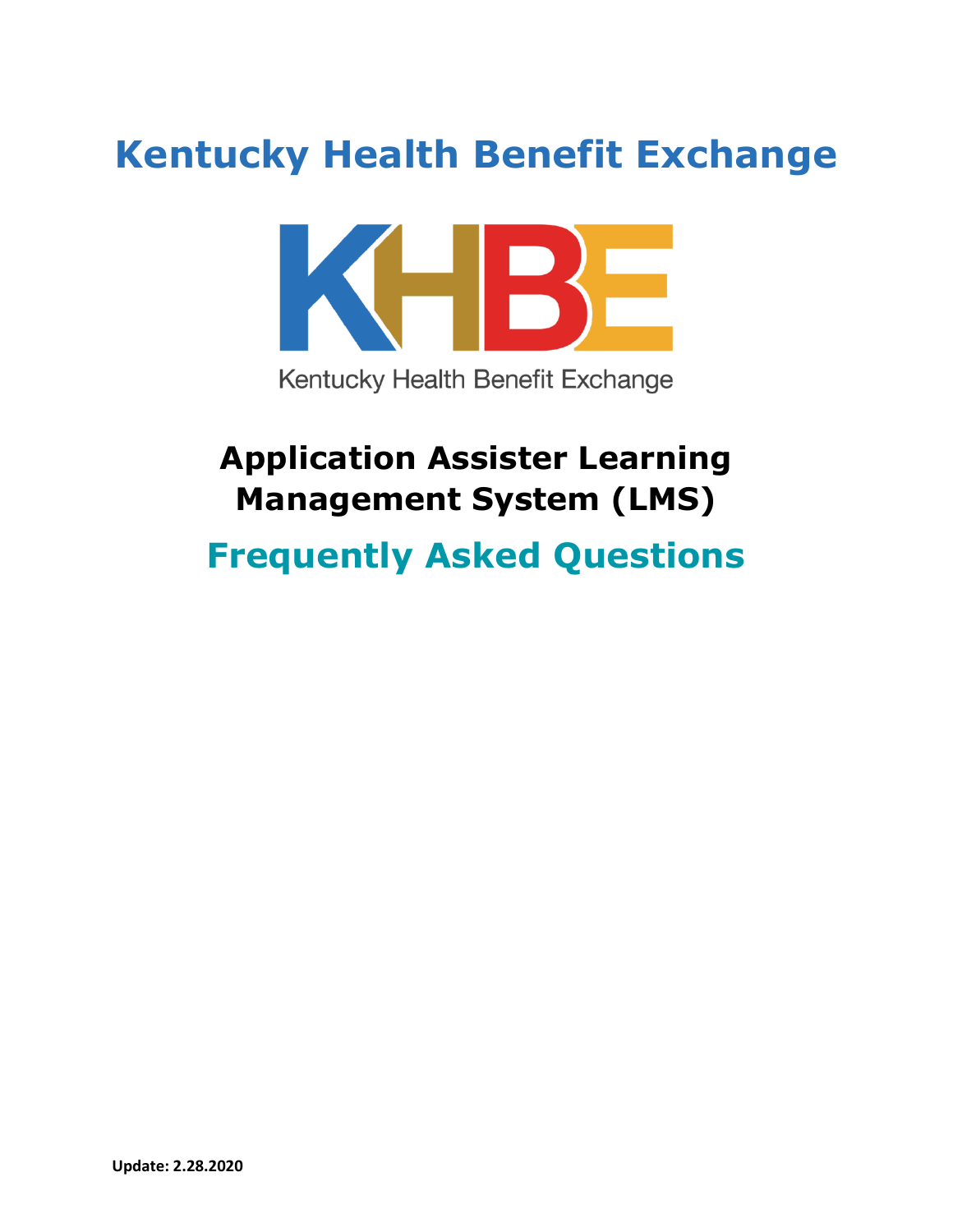## **KHBE Application Assister LMS Frequently Asked Questions**

## **Introduction**

The Kentucky Health Benefit Exchange is happy to announce the introduction of the My Purpose Learning Management System (LMS) to the Application Assister Program! Onboarding for Application Assisters is set to take place through the Kentucky Online Gateway (KOG) beginning on **December 4th, 2019**.



## **What is the Learning Management System (LMS)?**

A Learning Management System (LMS) is an online web application that hosts and tracks web-based trainings.

## **How will the My Purpose LMS benefit Application Assisters?**

My Purpose will allow Application Assisters to easily access trainings to help build necessary knowledge and skills. My Purpose will also streamline the required training process.

#### **My Apps Assister Training** Search for Applications **FASCOEFCHIJKLMNOP** MyPurpose Learning Management **Self Service Portal Assister Training** system for Application Assisters Allows Kentucky's families to easily MyPurpose Learning Management access public assistance benefits(SNAP) m for Application Assisters TANF, MEDICAID, CHILD CARD and information 24/7 through an online application and account. Launch Launch Launch

## **How will Application Assisters access the My Purpose LMS?**

Application Assisters will access My Purpose through their Kentucky Online Gateway (KOG) account. This is the same process as accessing Benefind. Once Application Assisters are onboarded, they will see an Application Assister Training tile next to their Benefind tile. See training tile below:

## **How can Application Assisters prepare for LMS onboarding?**

Application Assisters can prepare for LMS onboarding by:

- Making sure they know how to log into Kentucky Online Gateway!
- Making sure they are using the latest web browsers:
	- o Internet Explorer 11, Firefox 4, Safari 8, Opera 27, Microsoft Edge, or Google Chrome
- Keeping an eye out for future onboarding communications!